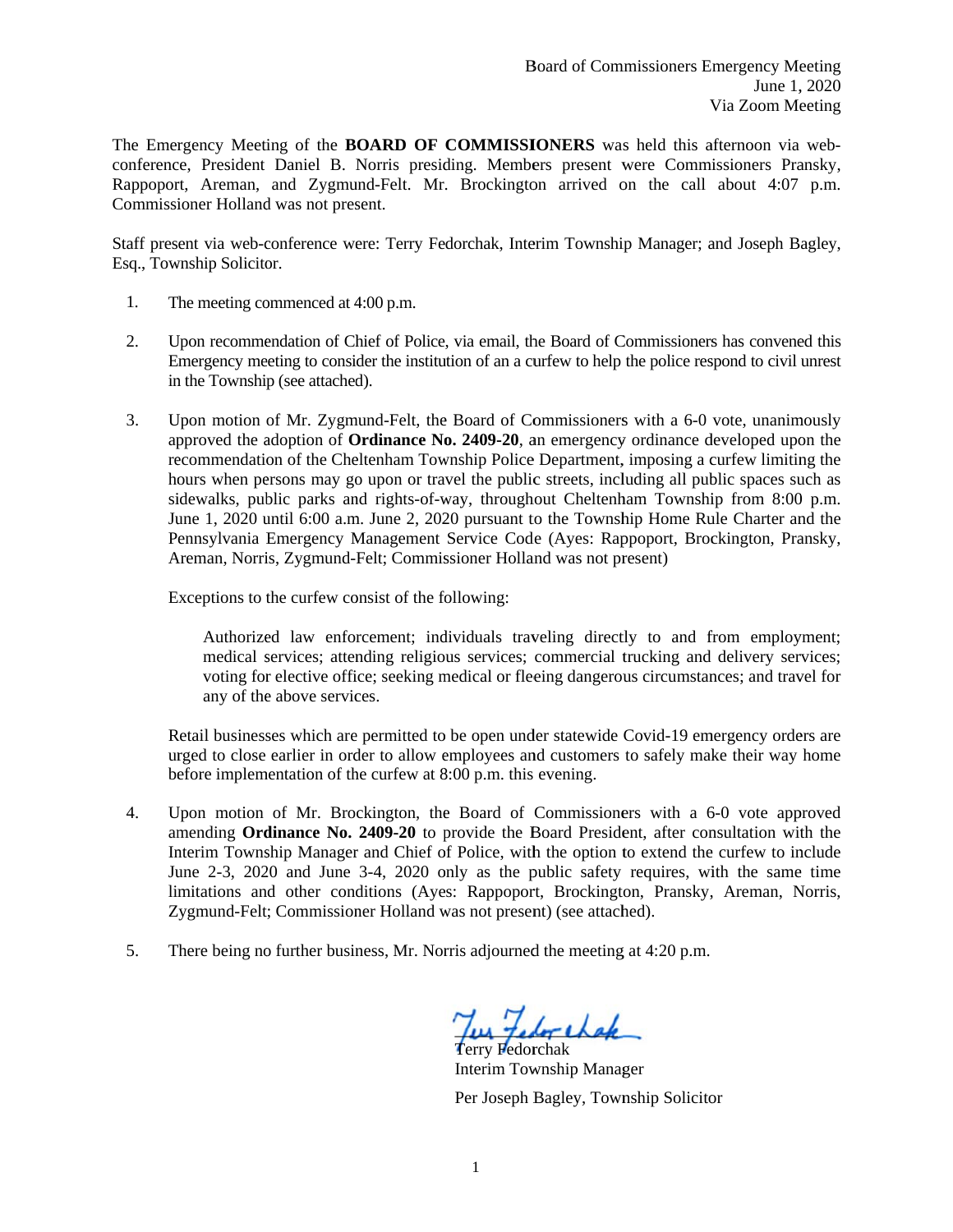## **Elliott, Alyson**

From: Fedorchak, Terry **Sent:** Thursday, June 11, 2020 3:54 PM **To:** Elliott, Alyson **Subject:** FW: tonight

**From:** Fedorchak, Terry **Sent:** Monday, June 01, 2020 3:21 PM **To:** Frye, John <jfrye@cheltenham‐township.org>; ann rappoport <ann4chelt@gmail.com>; Mitch Zygmund‐Felt <mitchmzf@msn.com> **Cc:** Areman, Matthew <mareman@cheltenham‐township.org>; Pransky, Brad <bpransky@cheltenham‐township.org>; Joseph M. Bagley <jbagley@wispearl.com>; Commissioners Temp Group <CommissionersTempGroup@cheltenhamtownship.org>; Elliott, Alyson <aelliott@cheltenham-township.org> **Subject:** Re: tonight

BOC:

The Chief is asking the curfew be imposed from **8:00pm** tonight to **6:00am** tomorrow.

Terry Fedorchak Interim Township Manager

From: Frye, John <jfrye@cheltenham-township.org> **Sent:** Monday, June 1, 2020 3:16 PM **To:** Fedorchak, Terry <tfedorchak@cheltenham‐township.org>; ann rappoport <ann4chelt@gmail.com>; Mitch Zygmund-Felt <mitchmzf@msn.com> **Cc:** Areman, Matthew <mareman@cheltenham-township.org>; Pransky, Brad <br/>bypansky@cheltenham-township.org>; Joseph M. Bagley <jbagley@wispearl.com>; Commissioners Temp Group <CommissionersTempGroup@cheltenhamtownship.org>; Elliott, Alyson <aelliott@cheltenham-township.org> **Subject:** RE: tonight

So far today has been way worse than yesterday. We have had multiple incidents of looting and vandalism. We already have Abington and Springfield cars helping us and MIRT will be in Cheltenham as well.

We just had a founded shooting on Valley Rd

Male was observed in our parking lot taking pictures of our cars and personal cars. He fled when confronted in a car

I have never seen anything like this in my 25 years of policing. We are doing our best to hold the line.

John Frye Chief of Police Cheltenham Township Police Dept. 8230 Old York Rd Elkins Park, PA 19027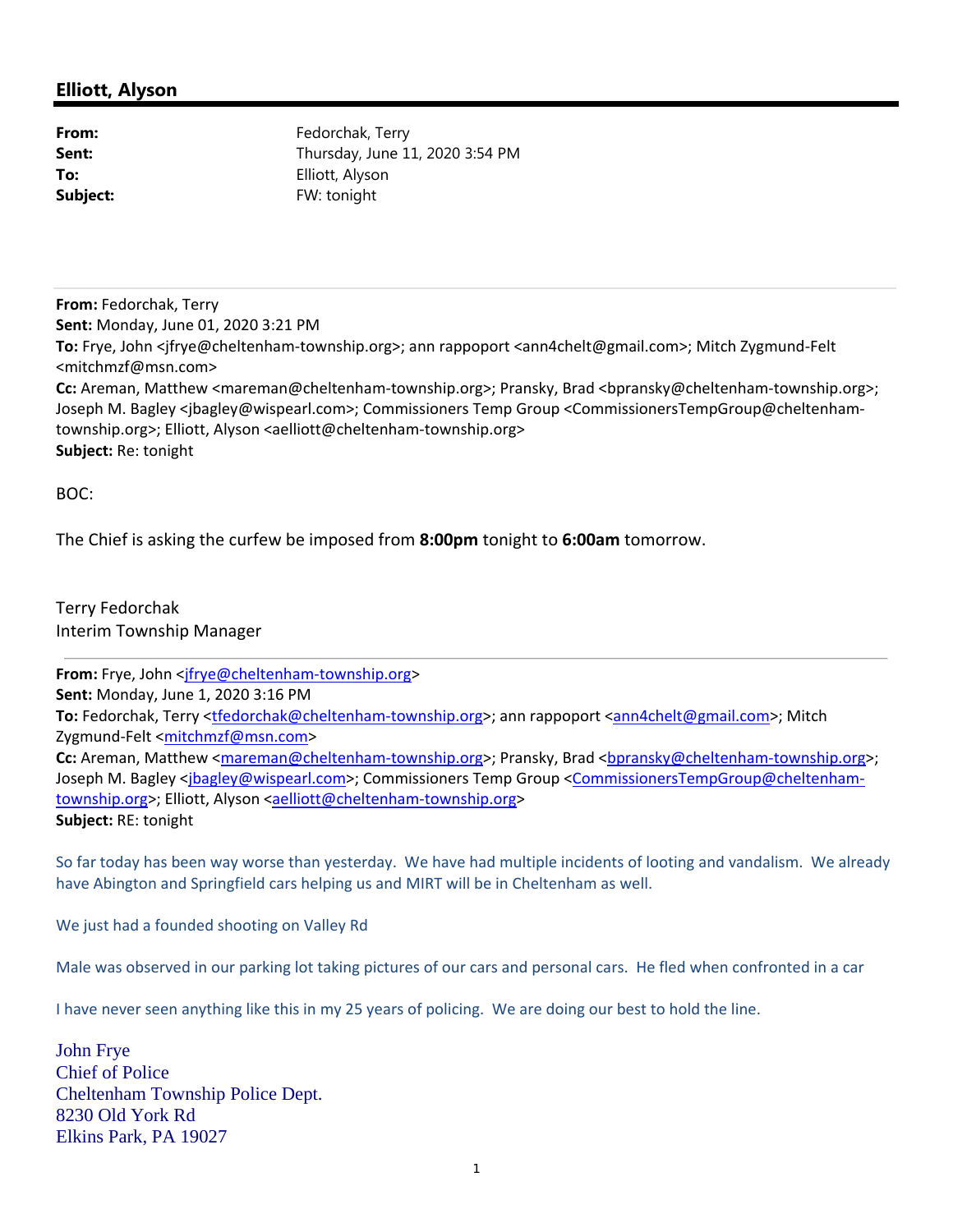## (215)885-1600 ext 430



**From:** Fedorchak, Terry **Sent:** Monday, June 01, 2020 3:11 PM **To:** ann rappoport <ann4chelt@gmail.com>; Mitch Zygmund-Felt <mitchmzf@msn.com> **Cc:** Areman, Matthew <mareman@cheltenham‐township.org>; Pransky, Brad <bpransky@cheltenham‐township.org>; Joseph M. Bagley <jbagley@wispearl.com>; Commissioners Temp Group <CommissionersTempGroup@cheltenhamtownship.org>; Elliott, Alyson <aelliott@cheltenham-township.org>; Frye, John <ifrye@cheltenham-township.org> **Subject:** tonight

No vandalism at the township building or police station.

We are receiving reports that certain stores, like Home Depot, have or are now shutting down.

The Chief called me and asked to help with establishing a curfew for tonight.

I added the Chief to this email chain so we can all communicate more directly.

Terry Fedorchak Interim Township Manager

Ann

On Mon, Jun 1, 2020 at 2:41 PM Mitch Zygmund-Felt < $mitchmrf@msn.com$  wrote:

I'm available as well. Mitch Z-F

Sent from my iPhone

On Jun 1, 2020, at 2:30 PM, Areman, Matthew  $\langle$ mareman@cheltenham-township.org> wrote:

I can be available after 3pm. Query whether we are there? Is there credible information that we're basing this decision on? It seems as though the Chief has things handled last night...are we expecting any different today?

Thanks.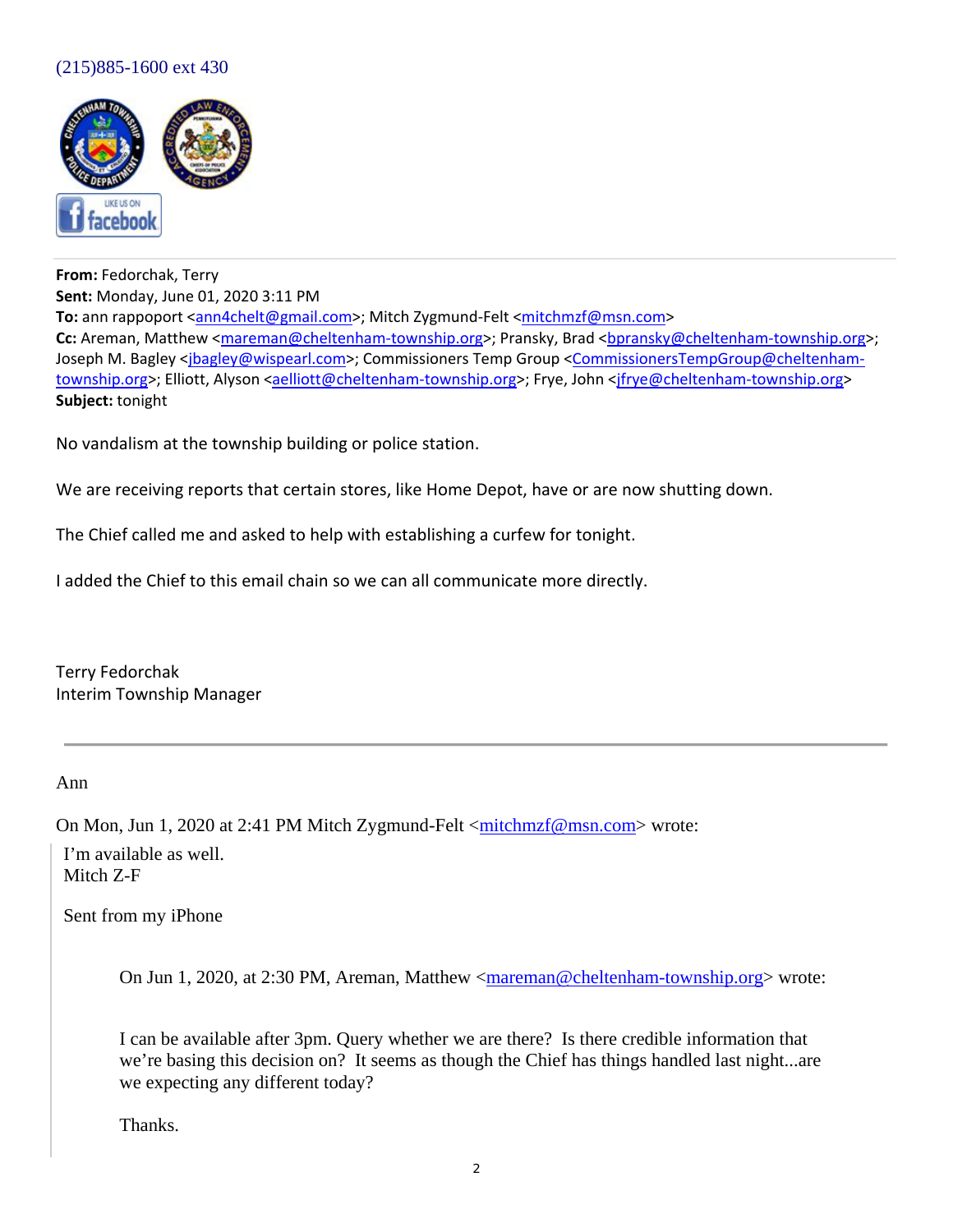## Matt

Matthew D. Areman Cheltenham Township Commissioner, Ward 1 (267) 901-5080 mareman@cheltenham-township.org Facebook: Commissioner Matt Areman

From: Pransky, Brad <bpransky@cheltenham-township.org> **Sent:** Monday, June 1, 2020 2:26:07 PM To: Joseph M. Bagley <jbagley@wispearl.com>; Fedorchak, Terry <tfedorchak@cheltenhamtownship.org>; Clewell, Christopher <cclewell@cheltenham‐township.org>; Rangnow, Bruce <brangnow@cheltenham‐township.org>; Hellendall, Kenneth <khellendall@cheltenham‐ township.org>; Commissioners Temp Group <CommissionersTempGroup@cheltenham-township.org> **Subject:** Re: closing

I am available and can set up a zoom meeting if necessary

*BRAD PRANSKY CHELTENHAM TOWNSHIP COMMISSIONER WARD 3 215-376-5600 WWW.BRADPRANSKY.COM*

**From:** Joseph M. Bagley <jbagley@wispearl.com> **Sent:** Monday, June 1, 2020 2:24 PM **To:** Fedorchak, Terry <tfedorchak@cheltenham‐township.org>; Clewell, Christopher <cclewell@cheltenham-township.org>; Rangnow, Bruce <brangnow@cheltenham-township.org>; Hellendall, Kenneth <khellendall@cheltenham-township.org>; Commissioners Temp Group <CommissionersTempGroup@cheltenham‐township.org> **Subject:** RE: closing

CAUTION: [EXTERNAL EMAIL. Do not click links or open attachments unless you recognize the sender and know the content is safe].

Terry: Four or more commissioners should get on a conference call and vote to impose an ordinance establishing a curfew under their emergency ordinance powers under the Township Home Rule Charter and under the Pennsylvania Emergency Management Service Code. They would be adopting an ordinance but it will be advertised after the fact. Joe

Joseph Bagley, Esquire Partner Wisler Pearlstine, LLP Blue Bell Executive Campus 460 Norristown Road, Suite 110 Blue Bell, PA 19422-2323 Telephone: (610) 825-8400 Facsimile: (610) 828-4887 Email: jbagley@wispearl.com www.wislerpearlstine.com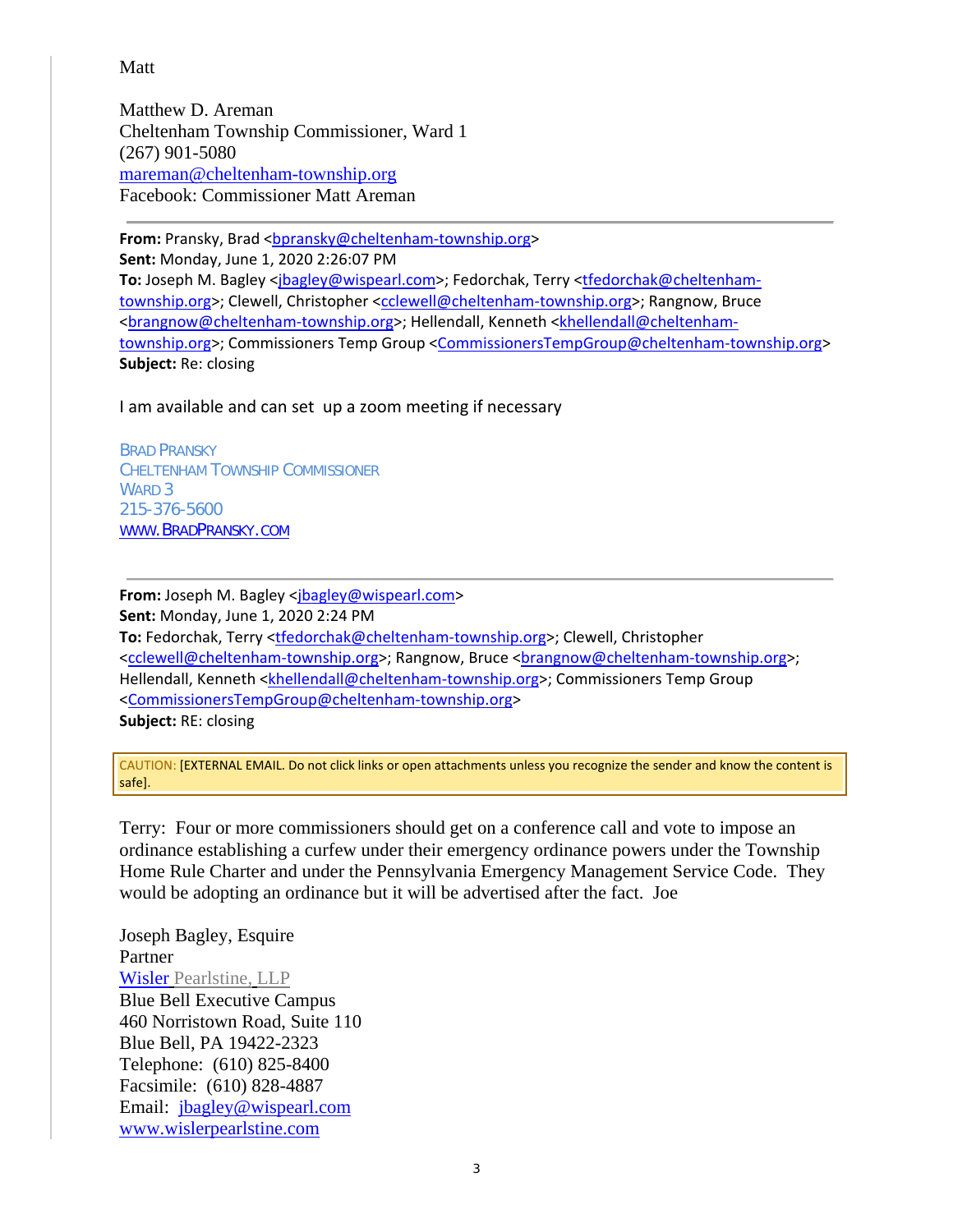## **Please consider the environment before printing this e-mail.**

The information contained in this e-mail transmission is privileged and confidential and intended only for the use of the individual(s) and/or entity(ies) named above. If you are not the intended recipient, you are hereby notified that any unauthorized disclosure, copying, distribution or taking of any action in reliance on the contents of the e-mail materials is strictly prohibited. The review of this material by any individual other than the intended recipient shall not constitute waiver of the attorney/client privilege. If you have received this e-mail transmission in error, please immediately notify us by telephone at 610.825.8400. Thank you.

**From:** Fedorchak, Terry <tfedorchak@cheltenham-township.org> **Sent:** Monday, June 1, 2020 2:05 PM To: Clewell, Christopher <cclewell@cheltenham-township.org>; Rangnow, Bruce <brangnow@cheltenham-township.org>; Hellendall, Kenneth <khellendall@cheltenhamtownship.org>; Commissioners Temp Group <CommissionersTempGroup@cheltenhamtownship.org> **Cc:** Joseph M. Bagley <*jbagley@wispearl.com*>

**Subject:** closing **Importance:** High

Afternooon all,

We have been hearing reports of possible acts of vandalism or attempted acts of vandalism.

At this point I have shut down the Township building and have sent folks here home.

Joe…the Chief wants to establish a curfew. Can you advise the BOC as to the procedures for that.

*Terry Fedorchak* **Interim Township Manager**

#### **Cheltenham Township 8230 Old York Road Elkins Park, PA 19027**

*Confidentiality Notice: This e-mail message, including any attachments, is for the sole use of the intended recipient(s) and may contain confidential and privileged information. Any unauthorized review, use, disclosure, forwarding, or distribution is prohibited. If you are not the intended recipient, please contact the sender by reply e-mail and destroy all copies of the original message..*

*Confidentiality Notice: This e-mail message, including any attachments, is for the sole use of the intended recipient(s) and may contain confidential and privileged information. Any unauthorized review, use, disclosure, forwarding, or distribution is prohibited. If you are not the intended recipient, please contact the sender by reply e-mail and destroy all copies of the original message..*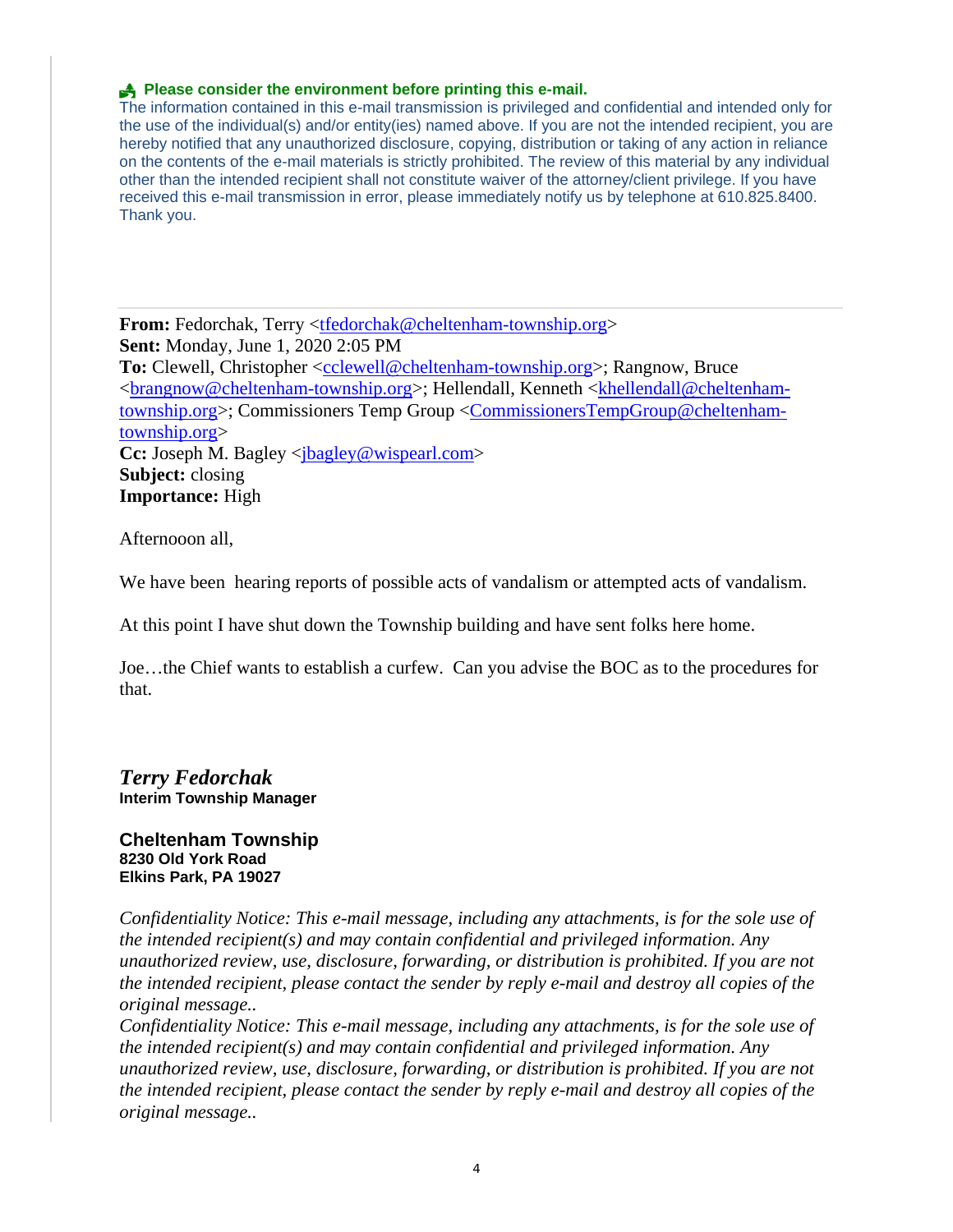*Confidentiality Notice: This e-mail message, including any attachments, is for the sole use of the intended recipient(s) and may contain confidential and privileged information. Any unauthorized review, use, disclosure, forwarding, or distribution is prohibited. If you are not the intended recipient, please contact the sender by reply e-mail and destroy all copies of the original message..*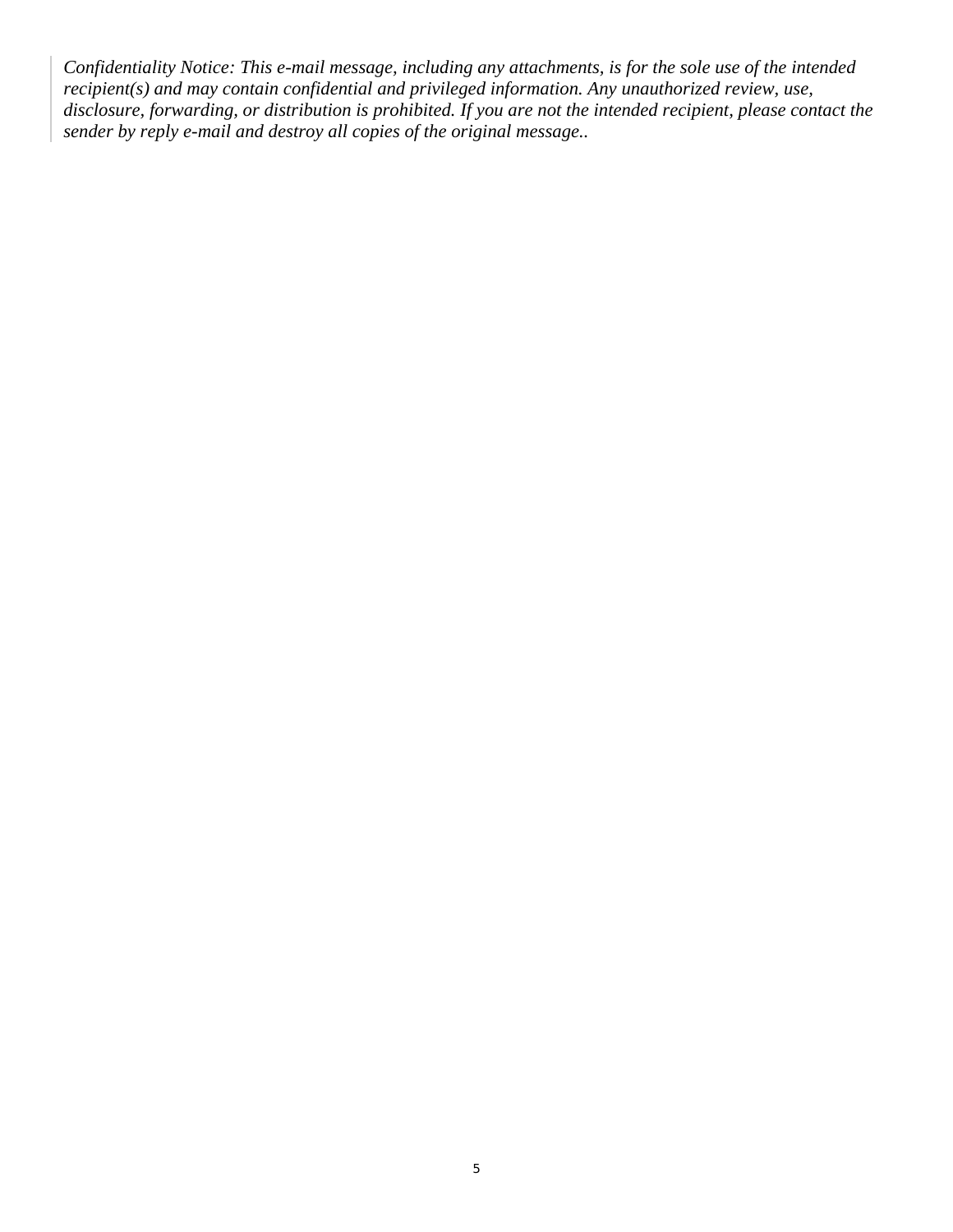## **CHELTENHAM TOWNSHIP MONTGOMERY COUNTY, PENNSYLVANIA**

### **ORDINANCE NO. 2409-20**

**AN EMERGENCY ORDINANCE OF THE BOARD OF COMMISSIONERS OF CHELTENHAM TOWNSHIP, MONTGOMERY COUNTY, PENNSYLVANIA, PURSUANT TO SECTION 505 OF THE CHELTENHAM TOWNSHIP HOME RULE CHARTER AND THE PENNSYLVANIA EMERGENCY MANAGEMENT SERVICES CODE IMPOSING A CURFEW LIMITING THE HOURS WHEN PERSONS MAY GO UPON OR TRAVEL THE PUBLIC STREETS, INCLUDING ALL PUBLIC SPACES SUCH AS SIDEWALKS, PUBLIC PARKS, AND RIGHTS OF WAY** 

**WHEREAS**, the Cheltenham Township Police Department believes there is credible public safety threat to lives and property in Cheltenham Township, similar to that experienced nationwide; and

**WHEREAS**, the Cheltenham Township Police Department recommends a Townshipwide curfew to help it protect lives and property; and

**NOW THEREFORE,** the Board of Commissioners of the Township of Cheltenham ("Board") in an Emergency Session, and upon the recommendation of the Cheltenham Township Police Department, hereby **ORDAINS** and **ENACTS** as follows:

- 1) The imposition of a curfew limiting the hours when persons may go upon or travel the public streets, including all public spaces such as sidewalks, public parks, and rights of way, throughout Cheltenham Township from 8 p.m. June 1, 2020 until 6 a.m. June 2, 2020 pursuant to the Township Home Rule Charter and the Pennsylvania Emergency Management Service Code; and
- 2) Exceptions to the curfew consist of the following: authorized law enforcement; individuals travelling directly to and from employment; medical services; attending religious services; commercial trucking and delivery services; voting for elective office; seeking medical care or fleeing dangerous circumstances; and travel for any of the above services; and
- 3) Retail businesses which are permitted to be open under Statewide COVID-19 Emergency Orders are urged to close earlier in order to allow employees and customers to safely make their way home before implementation of the curfew at 8 p.m. this evening; and
- 4) The curfew imposed by the Board of Commissioners beginning June 1, 2020 may be extended, upon the determination of the Board President, after consultation with